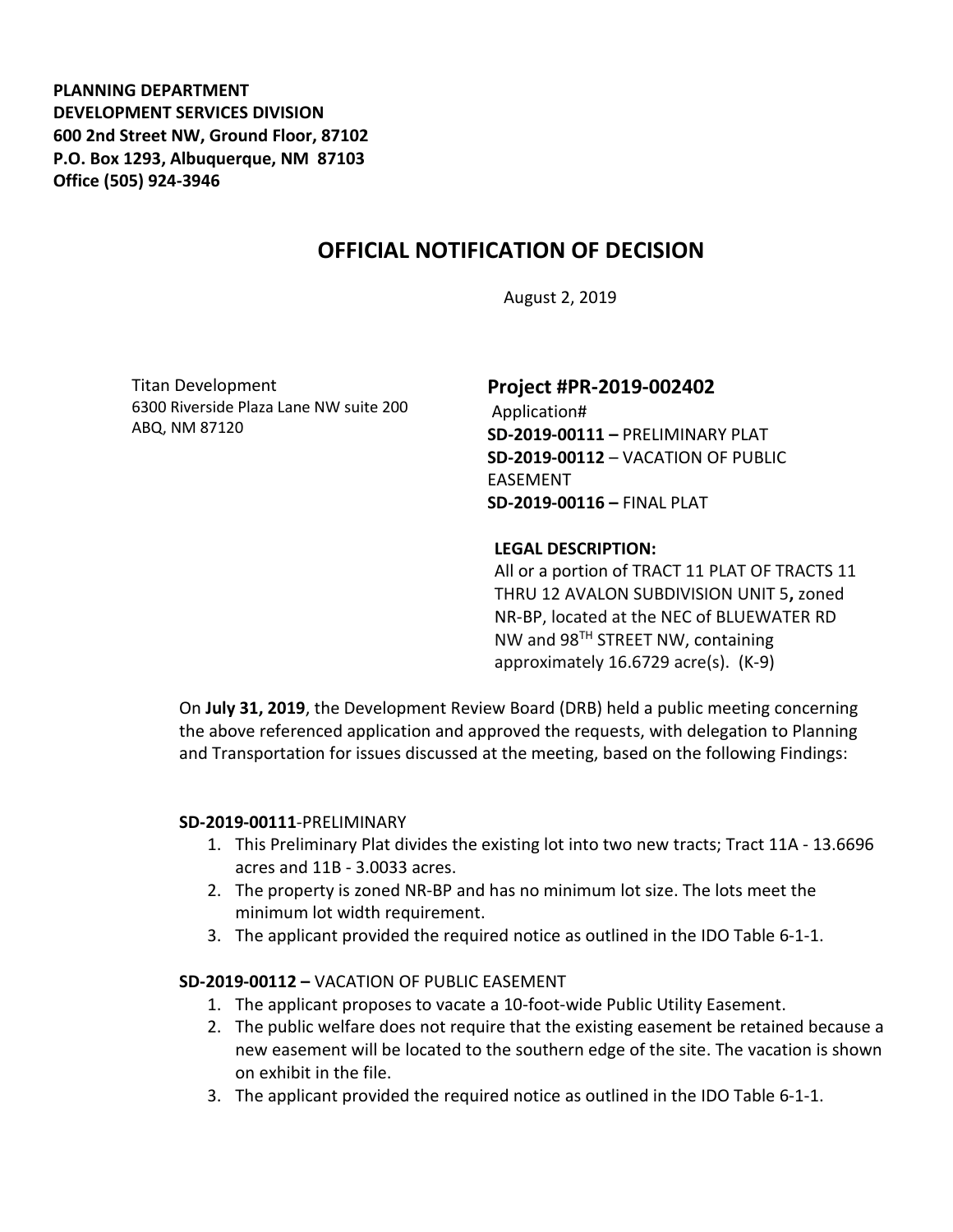Official Notice of Decision Project PR-2019-002402, SD-2019-00111, SD-2019-00112, SD-2019-00116 July 31, 2019 Page 2 of 3

Condition:

1. A replat showing the vacated property must be approved by the DRB and recorded within one year of today's approval.

## **SD-2019-00116**-FINAL PLAT

- 1. This Final Plat divides the existing lot into two new tracts; Tract 11A 13.6696 acres and 11B 3.0033 acres and dedicated the required easements.
- 2. The property is zoned NR-BP and has no minimum lot size. The lost meet the minimum lot width requirement.
- 3. The applicant provided the required notice as outlined in the IDO Table 6-1-1.
- 4. The Final Plat is consistent with the approved Preliminary Plat.

Condition:

- 1. Final sign off delegated to Planning for Execution of the Infrastructure Improvements Agreement (IIA) and Transportation to address comments.
- 2. If any additions or changes to the Drainage and Transportation Infrastructure are identified by the City during the course of receiving the Grading and Drainage Plans/Reports, the applicant must submit the modified infrastructure list to the DRB for approval and any IIAs modified accordingly.

APPEAL: If you wish to appeal the decisions for the vacation or final plat (Preliminary Plats cannot be appealed according to the IDO), you must do so within 15 days of the DRB's decision or by **AUGUST 15, 2019.**  The date of the DRB's decision is not included in the 15-day period for filing an appeal, and if the 15<sup>th</sup> day falls on a Saturday, Sunday or Holiday, the next working day is considered as the deadline for filing the appeal.

For more information regarding the appeal process, please refer to Section 14-16-6-4(U) of the Integrated Development Ordinance (IDO). A Non-Refundable filing fee will be calculated at the Land Development Coordination Counter and is required at the time the appeal is filed.

You will receive notification if any person files an appeal. If there is no appeal, you can receive Building Permits at any time after the appeal deadline quoted above, provided all conditions imposed at the time of approval have been met. Applicants submitting for building permit prior to the completion of the appeal period do so at their own risk. Successful applicants are reminded that there may be other City regulations of the IDO that must be complied with, even after approval of the referenced application(s).

Sincerely,

Kym Dicome DRB Chair